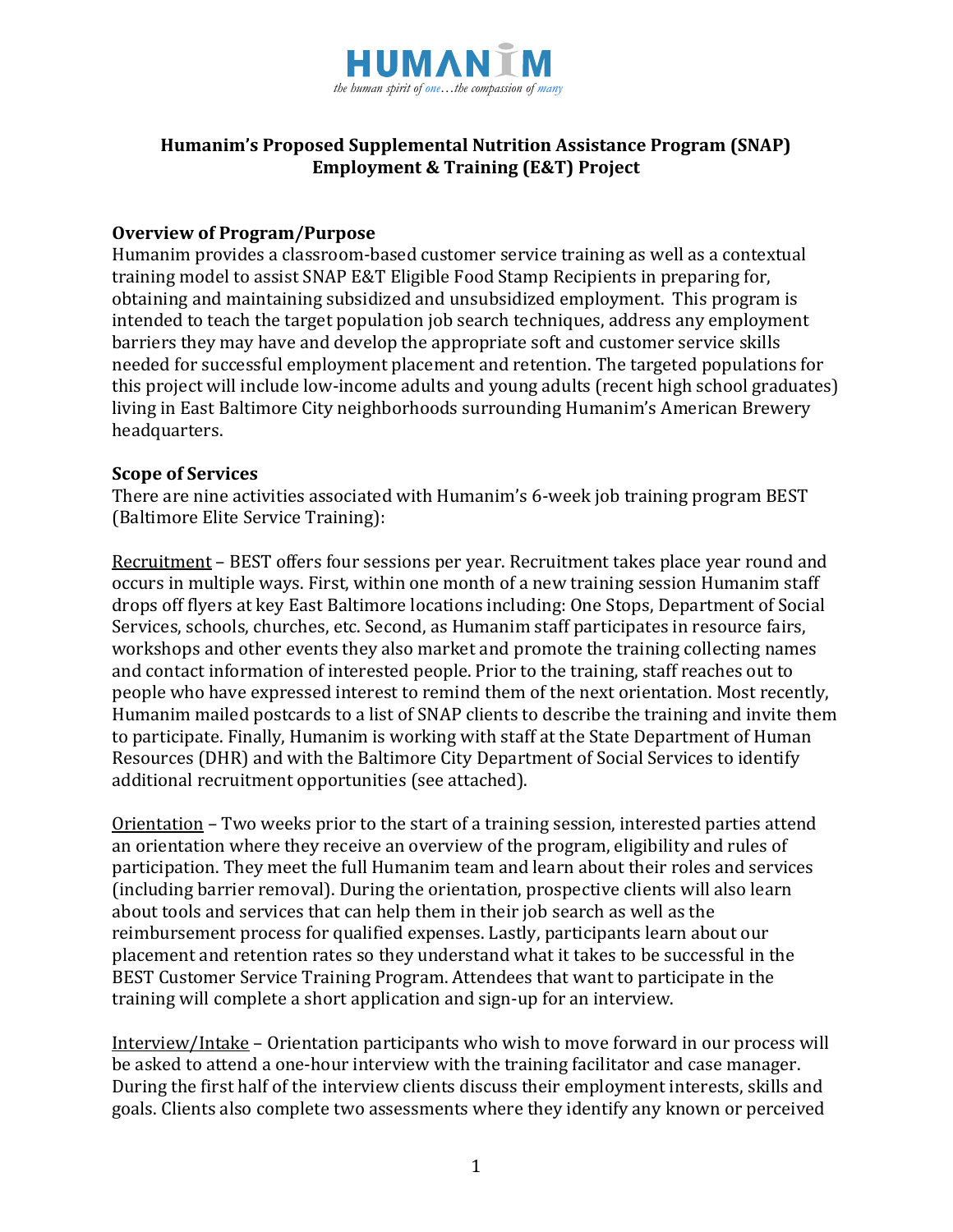barriers to employment including their attitude about their ability to obtain gainful employment. In the second half of the interview, clients discuss their current level of stability across 15 dimensions. Clients also complete the long application that provides details into the 15 dimensions. These steps allow the facilitator and case manager to identify barriers that need to be addressed over the course of the training to support successful placement and long-term job retention.

TANF check – In addition to assessments and applications clients give consent for Humanim staff to check their eligibility and enrollment status in SNAP and TANF benefits. Clients who are SNAP only will be tracked throughout the duration of the training and their results will be reported to DHR on a quarterly basis.

Job Training – All participants will receive up to three (3) weeks of job readiness classes (60 hours, 20 hours a week for 3weeks). During the employability development component, participants will learn valuable worker traits and behaviors such as attendance and punctuality, appropriate attire, following instructions, accepting constructive criticism, effective interpersonal skills, conflict management, time management, organizational skills and money management skills. Participants will also learn and practice various means of searching for employment and will develop the skills necessary to effectively complete employment related paperwork, build a resume and complete the interviewing process (i.e. drug screens and background checks as part of the interviewing process). As part of the employability development /job readiness component all participants will receive job search instruction and will be expected to take an active role in the job search process. In addition, part of job readiness might include Humanim administering (at the participant's consent) Maryland State background checks on selected participants to assist him/her in knowing what is on their state record. This will assist with identifying appropriate employment opportunities.

Following job readiness participants can either continue to seek employment with the assistance of a Humanim job developer or enter into one of Humanim's hard-skills training program if they meet the eligibility. Humanim currently has 2 skills training programs:

1)- 3-week retail/hospitality occupational skills training leading toward a National Professional Certification in Customer Service from the National Retail Federation. This certification captures core customer service duties for a broad range of entry-level through first line supervisory positions across the sales/service industries. This certification is an industry-driven and endorsed credential that helps employers distinguish and recognize qualified customer service professionals. By earning the professional certification in customer service, candidates can demonstrate their knowledge and skills in work area that employers value, and exhibit commitment to professional growth;

2) 640 hour Deconstruction Training (please see attached document outlining the training objectives and outcomes.)

Barrier Removal/Case Management – Throughout the duration of their participation, participants will receive intensive counseling and support services through Humanim's,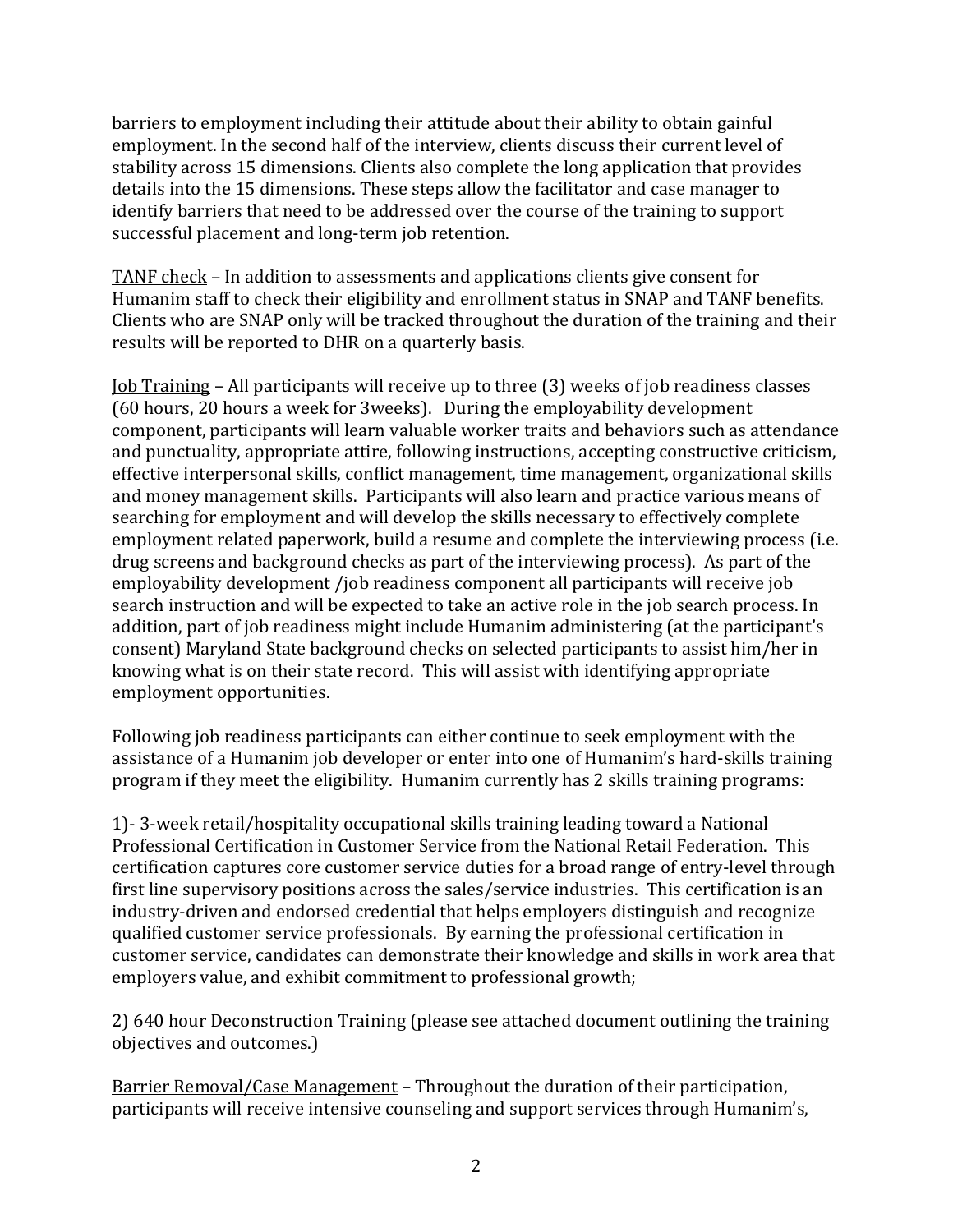professionally trained case managers. Case Managers will work closely with each participant to assist in successfully removing barriers prior to entering the workforce and will provide basic financial literacy/education. Case Managers will work collaboratively with local partners and will refer customers to outside agencies as needed; issues such as child care, housing, financial assistance, benefits counseling, substance abuse and legal assistance will receive close attention.

Case Managers will also support clients in identifying job preparation expenses that are eligible for reimbursement by the state and in submitting the appropriate paperwork to receive their reimbursements.

Assessments – All participants will exit the employability/job readiness component of the program with a full understanding of the skills and behaviors necessary to successfully obtain and maintain employment. Humanim will administer a pre and post-test to all participants to ensure comprehension of the content. At the end of the training clients also complete anonymous satisfaction surveys to help Humanim identify any areas for improvement.

Placement – Each participant in the SNAP E&T Program will be expected to take an active role in job seeking and will utilize the skills they learned in the job readiness/employability component. In addition, a Humanim job developer will be assigned to assist participants with securing employment based on participant's interests, preferences and abilities.

Retention – Once employed, in an effort to assist with job retention and job maintenance Humanim will provide three months of job support /follow-up services.

#### **Outcome Measures**

Humanim will provide quarterly reports to DHR that describe, in qualitative and quantitative terms, our performance against the following outcome measures. We will also describe any challenges, successes and lessons learned in the service delivery process.

- Enrollment (40 clients annually)
- Completion (73% of enrolled)
- Certification (83% of completers)
- Barriers Removed (100% of completers will remove at least one barrier)
- Placement (50% of completers)
- 3 Month Retention (94% of completers)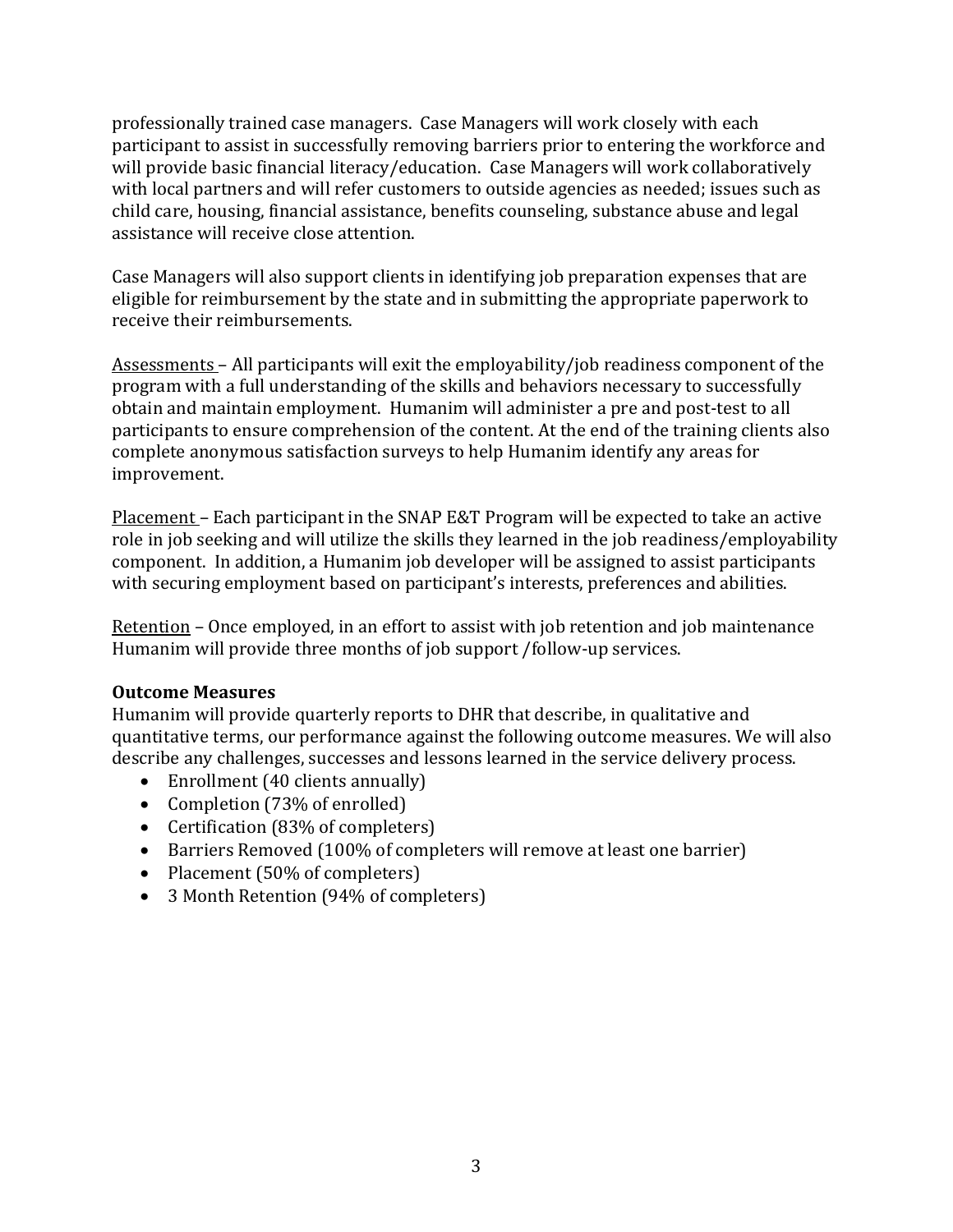# **SNAP E & T Referral Process Baltimore City DSS to Humanim**

The on-site referral process for SNAP participants in Baltimore City will involve a combination of options A (recruitment of Ready by 21 participants) and B (on-site recruitment at Baltimore City District Office).

# **OPTION A: READY BY 21 RECRUITMENT**

Ready by 21 participants, the DHR program for youth who are transitioning from foster care in Maryland, will be recruited and referred to Humanim. The Ready by 21 population usually transitions to TCA and Food Stamp benefits. Ready by 21 will supply a list of participants that will transition to Food Stamps only. Those participants will be assessed and referred to the SNAP E&T program.

# **OPTION B: ON-SITE RECRUITMENT AT BALTIMORE CITY DISTRICT OFFICE**

- $\triangleright$  Utilize Dunbar-Orangeville DSS office as the recruitment site
- $\triangleright$  BCDSS will make a booth available for the vendor to utilize for recruitment.
- $\triangleright$  SNAP customers will be referred daily to Humanim as appropriate. In addition, Humanim will be available 3 days during the week to recruit SNAP participants. The vendor will also recruit SNAP participants at the Dunbar-Orangeville location the second and third week after the initial referral three days throughout each week.
	- SAIL case manager will inform all Food Stamp ONLY applicants as they are going through the application process that there is a program available to them that will assist in their job search.
	- SAIL case manager will complete the SNAP Referral Log (Google Doc) and give the customer a referral form to take to the designated booth for all interested applicants.
	- SAIL case manager will then tell the customer if they are interested they can see the person in the designated booth.
	- The SNAP Referral Log (Google Doc) will be monitored on a weekly basis to ensure referrals are being made to Humanim.
- $\triangleright$  The vendor will set up a meeting with DSS a week prior to the referral of participants to review the program, training and assessment process.
- $\triangleright$  Orientation sessions will be held at the vendor site the second and third week after the initial referral.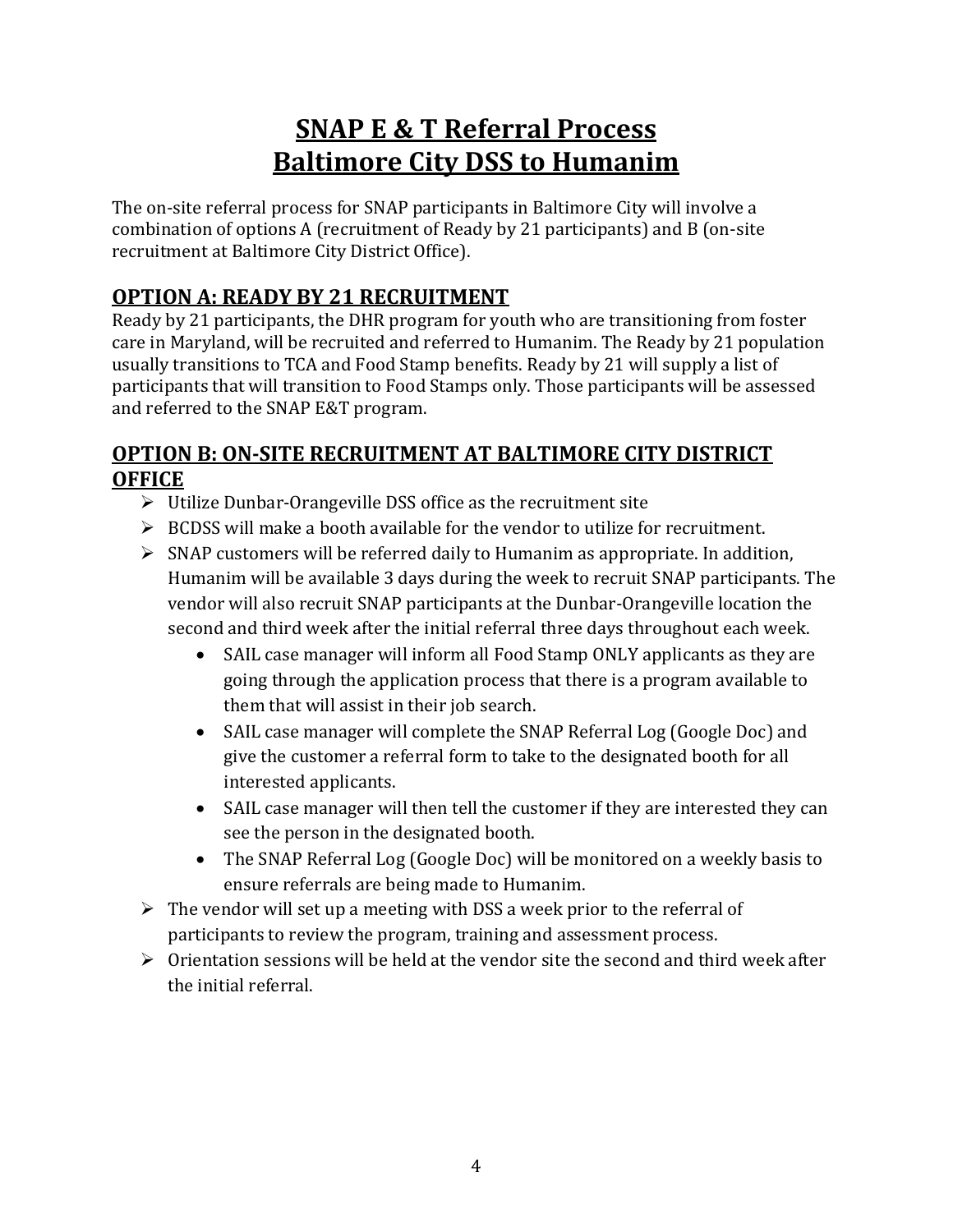# **Lutheran Social Services of the National Capital Area (LSS/NCA) Refugee and Immigrant Services (RIS) Suburban Washington Resettlement Center (SWRC)**

## **Step Toward Overcoming Poverty (STOP) Project FY2016**

**Introduction**: For fiscal year 2016, Lutheran Social Services of the National Capital Area (LSS/NCA) proposes to serve SNAP clients from the Suburban Washington Resettlement Area (SWRC). LSS/NCA will use lessons learned from the first year of the project and the acquired expertise to strengthen its project, called Step Toward Overcoming Poverty (STOP), and to better serve SWRC clients in FY2016. This year's LSS/NCA work with SNAP clients has demonstrated that the lack of employment is the main factor behind clients' reliance on SNAP. As a result, LSS/NCA proposes to make some staffing adjustments that will lead to the addition of another Job Developer (JD); this will not result in any increase in terms of funding. Furthermore, LSS/NCA will have its Job Developers focus primarily on getting clients employed. As a result, LSS/NCA will task its Volunteer Coordinator and Community Resource Developer (VCCRD) to take the lead in helping raise the match, recruiting volunteer and mentors, while the Job Developers work on getting clients employed.

**Describe your target population**: According to the Corporation for Enterprise Development, between 2008 and 2013, nationwide, the number of individuals on SNAP has passed from approximately 22 to over 45 million. A study by Feeding America shows that 76% of SNAP households included a child, an elderly person, or a disabled person. The study also highlights the fact that these vulnerable households receive 83% of all SNAP benefits. Furthermore, the data show that as the number of unemployed increased by 94% between 2007 and 2011, the number of SNAP increased by 70%. These correlations between high unemployment and jump in SNAP show that an effective approach in reducing SNAP dependency must target employable adults in these households—by addressing barriers to employment- as well as the Able-bodied adults without dependents (ABAWDs). Through the STOP (Step Toward Overcoming Poverty) project, LSS/NCA proposes to target these groups as well as employed SNAP beneficiaries for job upgrades. Although all refugees face barriers upon resettlement, these barriers are more acute with SNAP clients because of the very reasons outlined above. LSS/NCA will target refugees<sup>1</sup> that meet those criteria and that are within the 5 year resettlement window. LSS/NCA proposes to serve refugees of the Suburban Washington Resettlement Center (SWRC) that reside in Prince George's and Montgomery counties. The SWRC is the primary home of asylees in the state and has the second highest refugee numbers; MORA data also show a much higher number of refugees on SNAP.

**Describe program activities**: Each year, the LSS/NCA's Refugee and Immigrant Services (RIS) touches the lives of over 1,200 refugees and provides over 1,000 jobs. For FY2016, LSS/NCA will continue to work with MORA to determine clients on SNAP and require all assigned non-exempt SNAP recipients to register with the employment programs. LSS/NCA has a long history of working with employers to help individuals find meaningful employment. LSS/NCA will use an assessment tool to help identify the reasons that are hindering employment, and that justify reliance on SNAP. LSS/NCA will then work with the client to remove those hurdles. LSS/NCA utilizes the Family Self-Sufficiency Plan (FSSP) developed by MORA; this tool will be a collaborative effort of the Job Developers, the program participant, and the Resettlement Agency caseworker when applicable. The plan will detail the client's goals, strengths, and barriers. The plan will also detail the action steps necessary for the participant to overcome those barriers identified in the assessment and to move toward self-sufficiency. If a need for vocational training is identified in the FSSP, the Job Developer will work with the client for access to the training; both staff will research free to low-cost vocational training geared towards helping STOP clients gain or sharpen skills needed for employment and self-sufficiency. The FSSP plan will serve as motivation for the client and as a monitoring tool for STOP project.

 $\overline{\phantom{a}}$ 

 $<sup>1</sup>$  For the purpose of STOP project, the term refugee encompasses all eligible individuals per ORR guidelines</sup>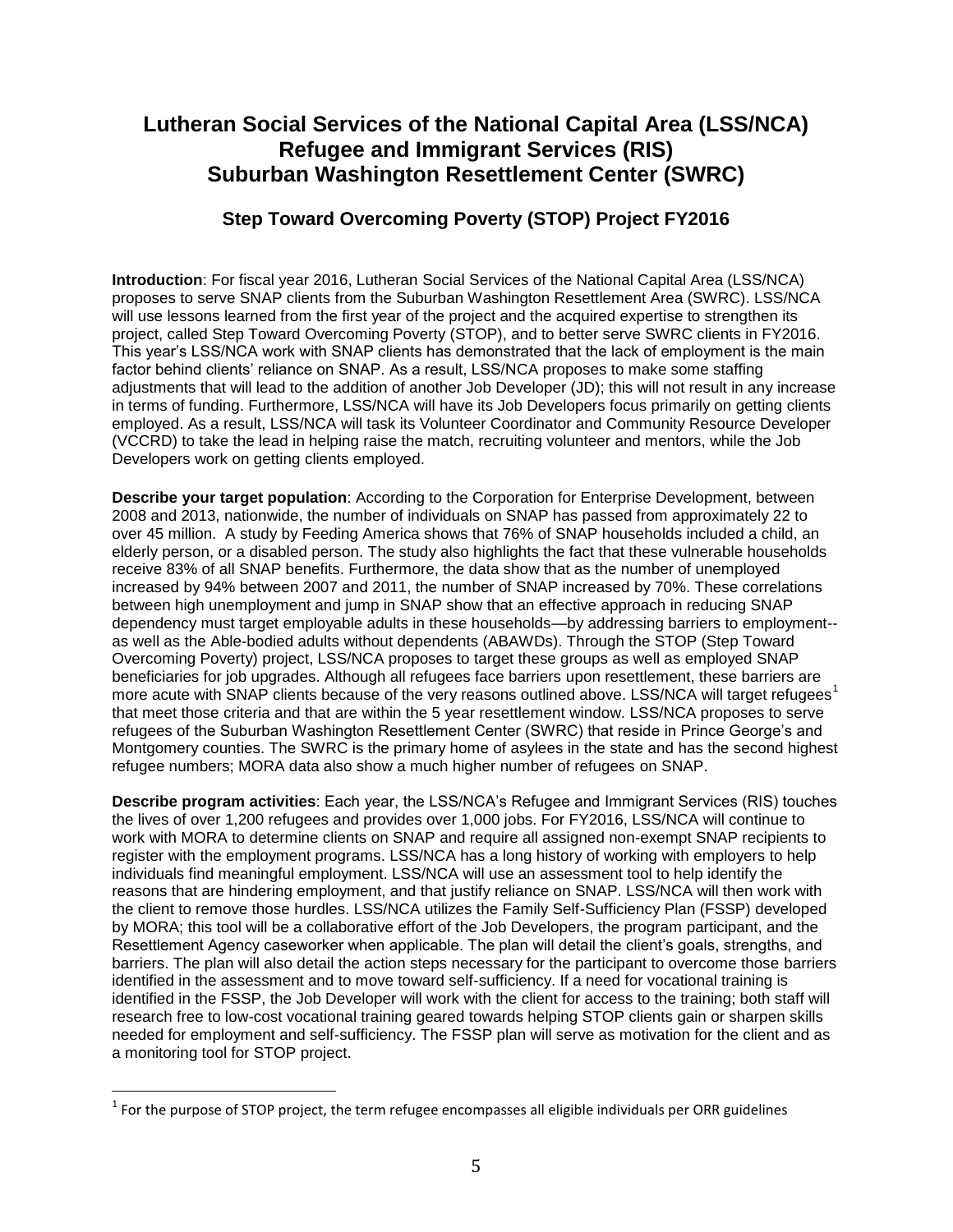Years of providing employment services have shown a direct linkage between finding and retaining employment, and financial health. STOP proposes to combine its Pre-Employment Training and the Financial Literacy (PET/FL) courses. All clients are required to complete a six (6) hour course (5 hours each day) which assists clients in learning about the United States workplace. Items covered include general workplace information such as American work culture, how to appropriately communicate with supervisors, and sexual harassment. Clients learn how to search for jobs, how to create a resume, and how to prepare for interviews by participating in mock interviews with fellow participants. The Financial Literacy component topics include understanding paychecks, how to use paycards, basic tax information, budgeting, and how to use an ATM. PET/FL will prepare clients for a very competitive job market and will help to build job skills. The ultimate goal will be to show clients that employment is more beneficial than reliance on SNAP. STOP will use existing materials that will be tailored to meet program participants'' specific needs. Previously, after participants have completed the training, Job Developers have noted that participants have an increased confidence and a readiness to take reasonable jobs and keep them. PET/FL will use a variety of materials and will be offered once a week at the Suburban Washington Resettlement Center (SWRC).

Childcare is another common barrier to employment. The lack of reliable childcare can either prevent obtaining or retaining employment. Childcare will be addressed through the PET/FL class, which will describe childcare options, and through one-on-one meetings with LSS/NCA staff, who will help clients brainstorm solutions. STOP will invite speakers with knowledge of childcare issues and resources to address program participants when applicable. Participants will be working with the Job Developers for assistance with exploring all childcare options. These options will range from having household members alternate childcare internally or externally with relatives, seeking congregations that can help with childcare by enrolling children into existing programs to seeking low cost childcare for employed full-time parents from the date of placement until the employed STOP participant receives his/her first paycheck. The JD will work individually with STOP participants to reduce barriers to attending training and participating in the job search process. The JD will serve all program participant clients regardless of which agency resettled them. All childcare efforts will be documented in case notes in the participant's file.

Because the cost of transportation remains a constant barrier to refugees accessing services, the Job Developers will accompany clients to and from job interviews when necessary and will focus on jobs that are accessible by public transportation. Additionally, depending on the situation, STOP may offer transportation assistance to clients after the situation has been assessed. STOP will seek carpooling options among refugees placed with the same employer. LSS/NCA will ensure that job search and training are offered in a culturally and linguistically sensitive manner; LSS/NCA has the expertise and the staff to meet that goal.

**Proposed program outputs and outcomes**: LSS/NCA will require all non-exempt SNAP recipients to register with the employment programs. LSS/NCA has a long history working with employers to help individuals find meaningful employment. LSS/NCA outputs will include staff/interns, supplies/equipment, office space, volunteers, mentors, donors (monetary & in-kind), community partners, staff development/training, and enrollees (numbers). For the first year of STOP project, LSS/NCA proposes the outcomes below: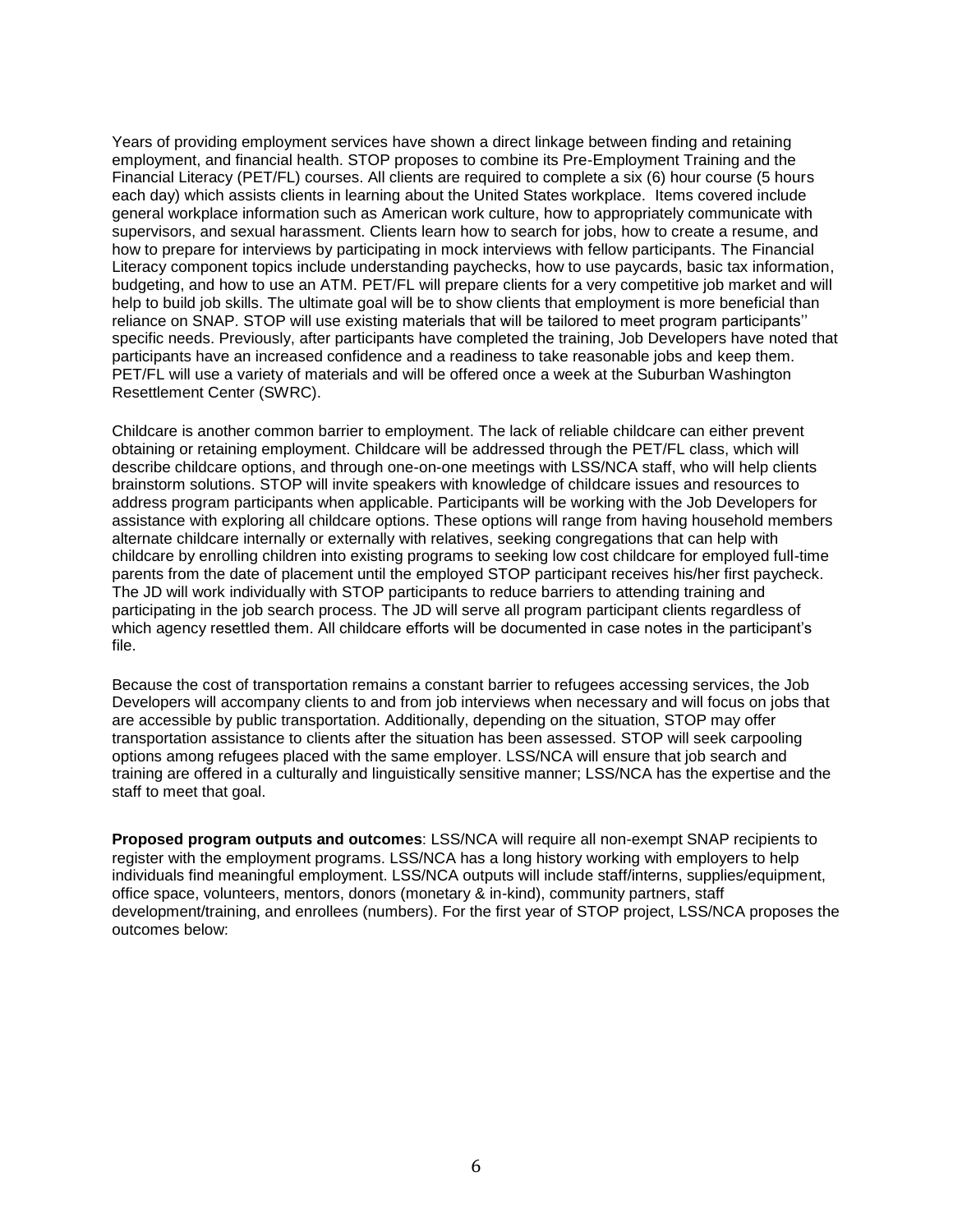| <b>Performance measurements</b>                                                    | Goals   |
|------------------------------------------------------------------------------------|---------|
| Enrollment                                                                         | 150     |
| Pre-Employment Training/Financial Literacy classes-PET/FL (85% of non-exempt)      | 96      |
| Entered Employment (75% of STOP caseload)                                          | 113     |
| Full-time (75% of job placements)                                                  | 85      |
| Part-time (25% of job placements)                                                  | 28      |
| Reduction/termination in SNAP reliance due to employment (65% of FT placements)    | 55      |
| Provision of transportation support (20% of eligible employable STOP participants) | 30      |
| 90-day employment retention (75% of all job placements)                            | 85      |
| Average hourly wage at placement                                                   | \$10.00 |
| Entered employment with available health benefits (75% of full-time placements)    | 64      |
| Participation in workshops related to finding job upgrades (100% of non-exempt)    | 113     |

#### **STOP Proposed Outcomes for FY2016 (October 1, 2015-September 30, 2016)**

Clients who adhere to the steps outlined in the FSSP by the Job Developers are anticipated to overcome hurdles to employment and find meaningful employment within two to three months of enrollment into STOP. Individual client progress will be reviewed during bi-weekly staff meetings between the Job Developers. Meetings between these two staff will also serve as the formal time for them to discuss priority cases and to take urgent steps to remedy any issue hindering employment. Clients who have not found a job after three months will be considered high priority cases; the Job Developers will consult with the Resettlement Manager regarding ways to expedite the case. STOP staff will communicate regularly with SWRC partners and meet with their designees to discuss progress and challenges facing cases referred to LSS/NCA. For its quality assurance, each STOP participant will have a file kept in a secure place to record all activities. Staff will enter case notes after each contact made with a STOP participant or on his/her behalf. These files will be monitored internally by the Resettlement Manager or the Program Director. MORA or its designee can access files at any time upon request. STOP staff will complete monthly reports that include data and narrative to be shared with Resettlement Manager and Program Director. The STOP staff will measure clients' progress via the following key indicators and timeframes:

| <b>Key Indicators of Progress</b><br><b>Towards Self-Sufficiency</b> | <b>Time Frame</b>                |
|----------------------------------------------------------------------|----------------------------------|
| Receive Referral from DSS/VOLAGS                                     | Contact client within 3 days     |
| Complete FSSP                                                        | During intake; within 10 days of |
|                                                                      | referral to STOP                 |
| Attend PET/FL                                                        | Within 1 month of enrollment     |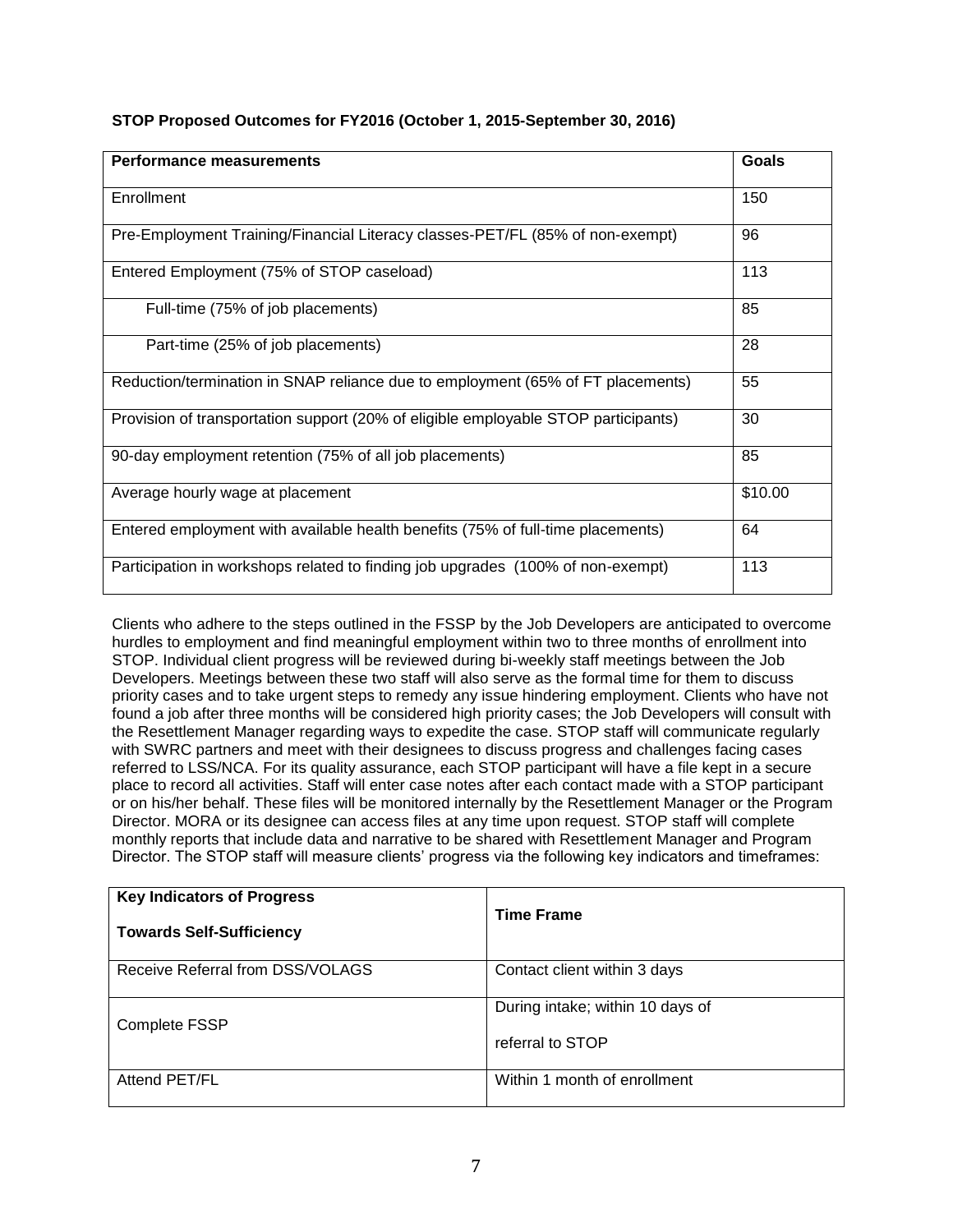| Complete assigned tasks<br>related to searching and securing a job                                              | Minimum of weekly communications with JD until<br>job placement is secured            |
|-----------------------------------------------------------------------------------------------------------------|---------------------------------------------------------------------------------------|
| Complete individual goals/attend vocational<br>trainings or adjustment services as identified on<br><b>FSSP</b> | Varies depending on individual's goals; typically<br>within 0-3 months of enrollment  |
| Job placement                                                                                                   | Within 3 months of enrollment                                                         |
| Reduction/Termination of SNAP                                                                                   | Upon placement or within a month of placement                                         |
| Retain job (First benchmark)                                                                                    | STOP JD monitors client's job<br>placement for first 90 days using Interval Report    |
| STOP file closed due to client<br>achieving job retention                                                       | 90 days retention                                                                     |
| Begin seeking STOP job upgrade<br>services/counseling                                                           | Varies depending on individual goals; typically<br>within 1-6 months of job placement |

**Briefly describe the budget that would be required to implement the pilot**: Learning from the current project, LSS/NCA proposes to 2 full time Job Developers to meet the needs of SWRC STOP/SNAP clients. In addition, the project will also need: communication; travel; rent for space; and supplies; the total estimated cost to MORA is \$90,000 a year. (Please see attached budget). LSS/NCA will match these funds through in-kind and cash contribution to the project

**Describe your proposed strategy to meet the 50/50 match requirement**: LSS/NCA match to the STOP project will be both cash and in-kind. Learning from the current project, LSS/NCA proposes to have the agency's Volunteer Coordinator and Community Resource Developer (VCCRD) take the lead in helping raise the match, while the Job Developers work on getting clients employed. The VCCRD will work with the Job Developers who will devote a portion of their time to working and managing volunteers/family mentors. The VCCRD is responsible for raising match and coordinating with the Finance Department for monthly reporting. The VCCRD and the Job Developers will meet regularly to discuss the match and the outcomes.

LSS/NCA has a long standing history working with local congregations to raise match and recruit volunteers. The VCCRD meets monthly with the Resettlement Manager to update her on the progress made and challenges to be addressed, and will regularly consult with the Finance Department staff. LSS/NCA will continue to use the STOP Match Reporting Form to record in-kind and cash donations, and to collect receipts of cash donations. LSS/NCA accepts most donations that will benefit STOP project participants and the VCCRD will notify churches, individuals and businesses of critical need items; notifications are made through several means, including social media, agency website, mailing and events.

The VCCRD is responsible for assisting in the determining the need for volunteers, mentors and other interns to assist with case management, family mentoring programs and assisting in donation collection. The assessment for volunteer/mentor needs will be conducted by the VCCRD using a volunteer/mentor request form completed by the Job Developers and that outlines the participant's needs. The VCCRD matches those needs to the pool of volunteers and mentors. The VCCRD recruits, screens, orients,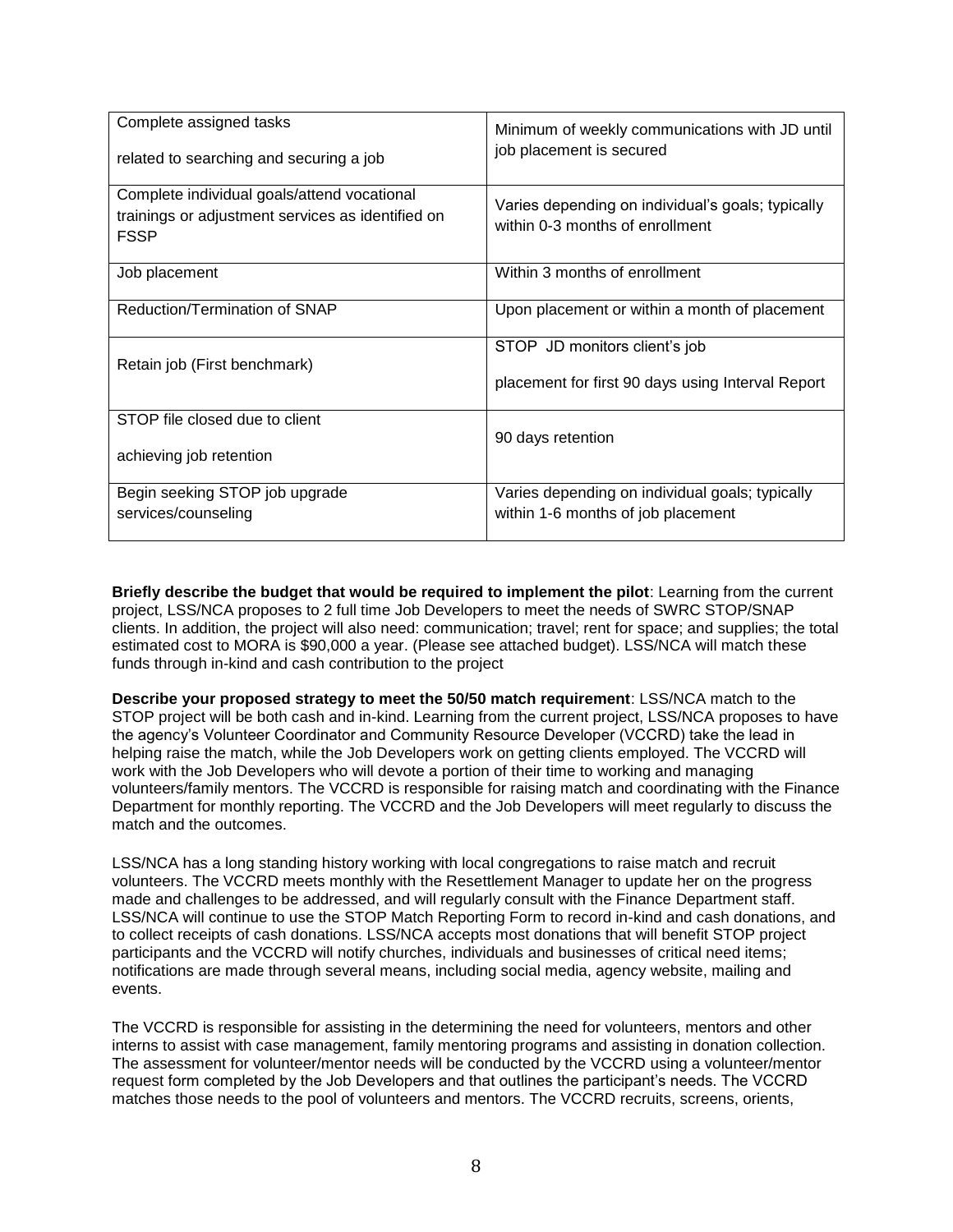trains, and supervise a large pool of volunteers. Volunteers assist with community orientation, ESL tutoring, transportation, and basic core services geared toward self-sufficiency. Volunteers are trained to provide intensive one-on-one mentoring to new refugee arrivals.

Between October 2014 and March 2015, the Refugee and Immigrant Services program has used 165 volunteers; the program projects to use over 200 volunteers by the end of the current fiscal year. RIS anticipates close to 250 volunteers in FY2016. For collection and reporting purposes, nonprofessional volunteers hours are rated at \$21.74, using the independent sector.org, while professional volunteers using their time to render services in their field of expertise the program uses the hourly rate in that field. If an item such as computers is donated to help a STOP program participant, LSS/NCA uses the Goodwill Valuation Guide for Donors.

The VCCRD recruits, screens, orients, trains, and supervises volunteers. The length of volunteer commitment ranges from few hours to six months. Each mentor, volunteer and intern is responsible for sending their hours and mileage and clients worked with to the VCCRD who in return puts them all on a spreadsheet and sends this to finance. Finance completes the monthly In-Kind report which is used to book in-kind and complete documentation to MORA. A portion of LSS-NCA's accounting policies requires that in-kind contributions used by clients be documented in their client file.

Furthermore, LSS/NCA is also hiring a Volunteer Coordinator at the national level. This position is intended to boost in-kind collection and reporting throughout the agency and will coordinate the work of LSS/NCA departments' Volunteer Coordinators.

For the cash match, when preparing its annual budget, LSS/NCA dedicates certain funds to assist in the operation of the program. This can come from contributions designated by the giver to be used in the RIS program or Foundation grants that LSS-NCA applies for to assist in subsidizing STOP project. Typically LSS-NCA is aware when preparing their annual budget what grants or the estimated amount of designated will be coming in. When donations are raised and earmarked for STOP project, finance department captures the match in the financial statements.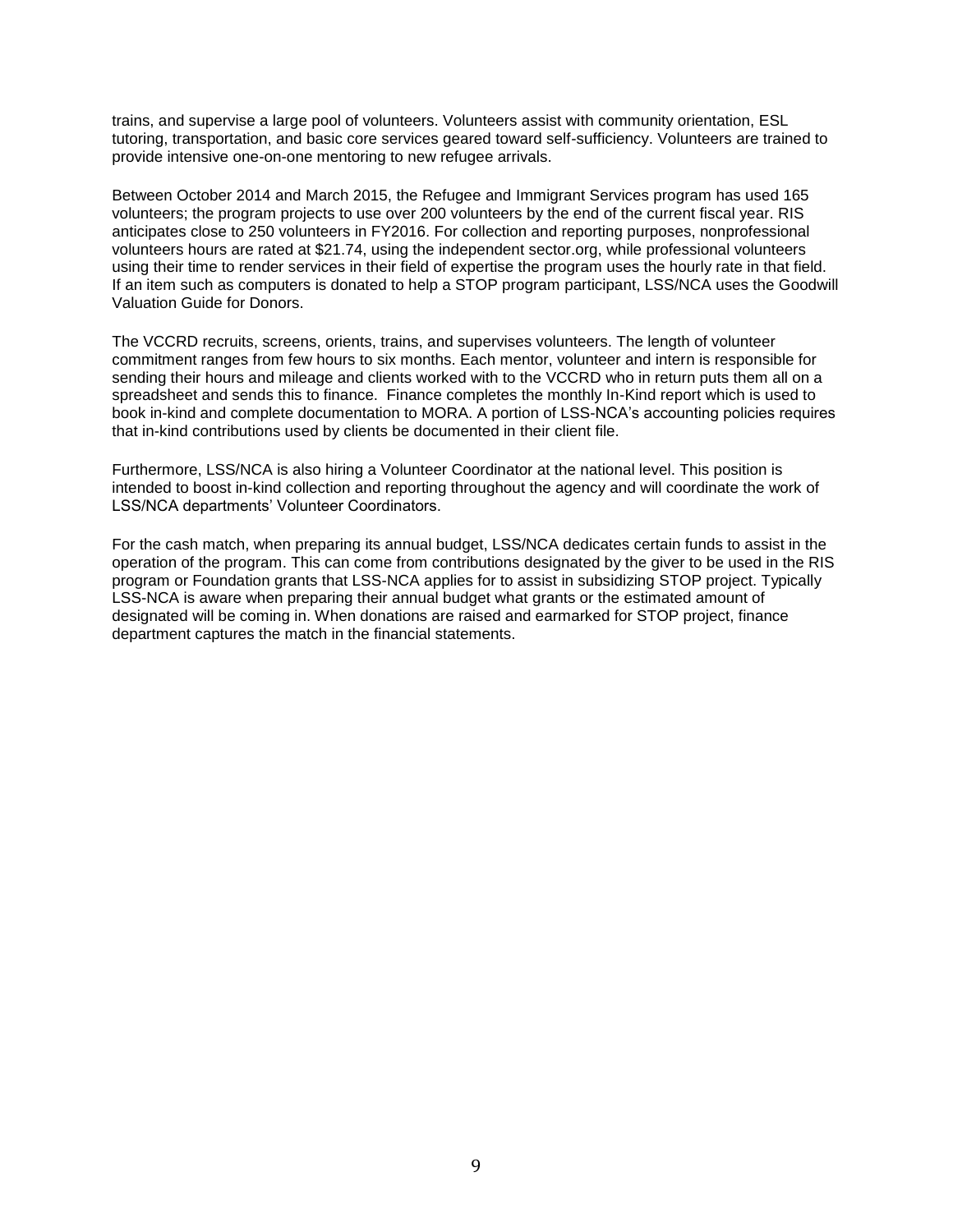

EIN: 52-1270802

# SNAP E & T Proposal

# I. Target Population

Located in western Maryland, Garrett County is among the largest counties, in terms of land mass, in the state, yet very rural in nature. Tourism is a key industry in Garrett County with Deep Creek Lake, the Wisp Resort, and the surrounding natural resources providing four season recreational opportunities. Despite a large influx of visitors each year, and a strong second homeowner population, the County is experiencing a stagnant population; 2010 US Census data cites 30,097 residents, with 28% in the 20-44 age range, and nearly 30% in the 45-64 age range. According to a recent presentation by Garrett County Economic Development, 48% of jobs in Garrett County can found in the following industries: health care, tourism/hospitality, education, and manufacturing. The largest (private industry) employers in the county include Garrett County Memorial Hospital, Walmart, Garrett College, First United Bank & Trust, Wisp Resort, and Beitzel Corporation. From an educational perspective, the attainment of a high school diploma is 5.4% for adults ages 25 and over, while attainment of a Bachelor's degree or higher is 18.6%.

The Garrett SNAP Employment and Training program will serve eligible SNAP recipients in Garrett County. Currently, there are a total of 1,817 SNAP households in Garrett comprised of 4,046 active recipients. Of those, 2,596 are adults. While the actual number of SNAP eligible households is larger than 1817, we have adjusted the eligible population by excluding Temporary Cash Assistance (TCA)recipient and Temporary Disability Assistance Program (TDAP) recipients, as individuals from both of these groups would not be considered eligible for SNAP E & T. This will be a voluntary program for eligible SNAP recipients who are motivated to enroll in an educational training program in pursuit of an employment goal.

II. Description of Program Activities\Program Strategy

The purpose of the Garrett County SNAP E & T Program is to provide participants with increased skills and job readiness, increasing their ability to obtain regular employment. The ultimate outcome will be for program participants to decrease, or eliminate, their need for SNAP support. A high percentage, 16%, of Garrett County residents must rely on SNAP benefits. This program offers a unique opportunity for them to obtain employment or advance their careers, enabling them to reduce reliance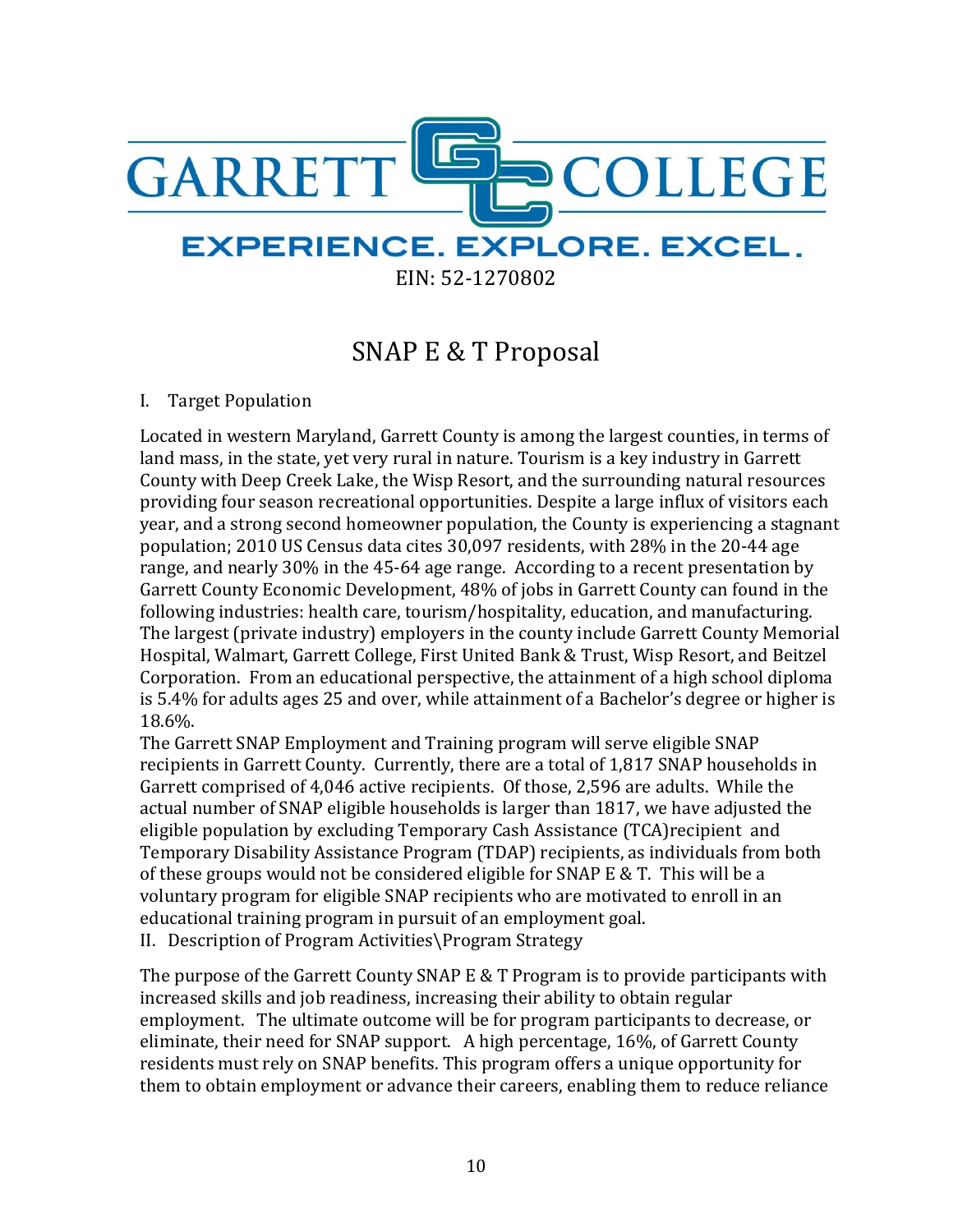on SNAP. This is in line with Garrett County DSS's Mission of assisting families and individuals in becoming self-sufficient.

Garrett County has a strong history of collaboration and partnership. There are a number of developing initiatives centered on serving the unemployed, and underemployed, older youth and adults in our rural area. For the purposes of this project, partners will include: Garrett County Department of Social Services, Garrett College, Garrett County Community Action Committee, Western Maryland Consortium, Garrett County Health Department and the Garrett County One Stop Center. All of the partner agencies are active in our Career Pathways group, whose purpose is to promote, through a career ladder framework, an understanding of the opportunities available with employers in Garrett County, the industries comprised by those employers, and the training and education required for each rung on the industry's career ladder. For the purpose of this grant, these partner agencies have formed a consortia. By February, 2015, a Career Coach/Transition Counselor will be employed by Garrett College. This position will be funded collectively, including support from Garrett County Community Action, and a number of grants currently held by Garrett College. Our consortia believes that career coaching is an integral component of a comprehensive employment and training program, which will include: recruitment, pre-assessment, career exploration, identification of strengths/challenges, and academic placement, all of which are important considerations for successful program. In addition, the Career Counselor will serve as the liaison between the training program and the agency coordinator/case manager to provide information on successes, challenges, and the need for additional supportive services. The Career Counselor will be an integral part of the workforce development team, helping to identify industries with opportunities for training and employment, assisting in the job readiness aspect of training, arranging internships/externships/job shadowing opportunities, assisting successful completers of training in the job search process, and providing job retention support following employment. The Career Coach is viewed as a resource position and will serve all of the partner agencies in this consortia. In addition, the Career Coach will work with Economic Development and the Chamber of Commerce to identify industries that are experiencing, or are poised for, growth. The Career Coach will be tasked with conducting employer visits after the industries are chosen to identify specific entry level positions and the training required. Emphasis will be placed on training which leads to industry recognized certification as the outcome. As this is a new position, the partner agencies will be actively supporting and assisting with the duties assigned to the Career Coach. Specifically, the Case Managers at DSS, the Director of Garrett Works at DSS, Coordinators at CAC, and the Program Directors/Coordinators at Garrett College will assume a team approach during the first year to ensure that processes and procedures are developed to successfully serve our SNAP E & T participants. Services available through other partners, including job search through the One Stop Center, testing services and case management through the Western Maryland Consortium, and other supportive services (case management, child care, transportation, and emergency assistance) will be leveraged through Garrett County DSS, Garrett County Community Action and Garrett College to avoid duplication of effort.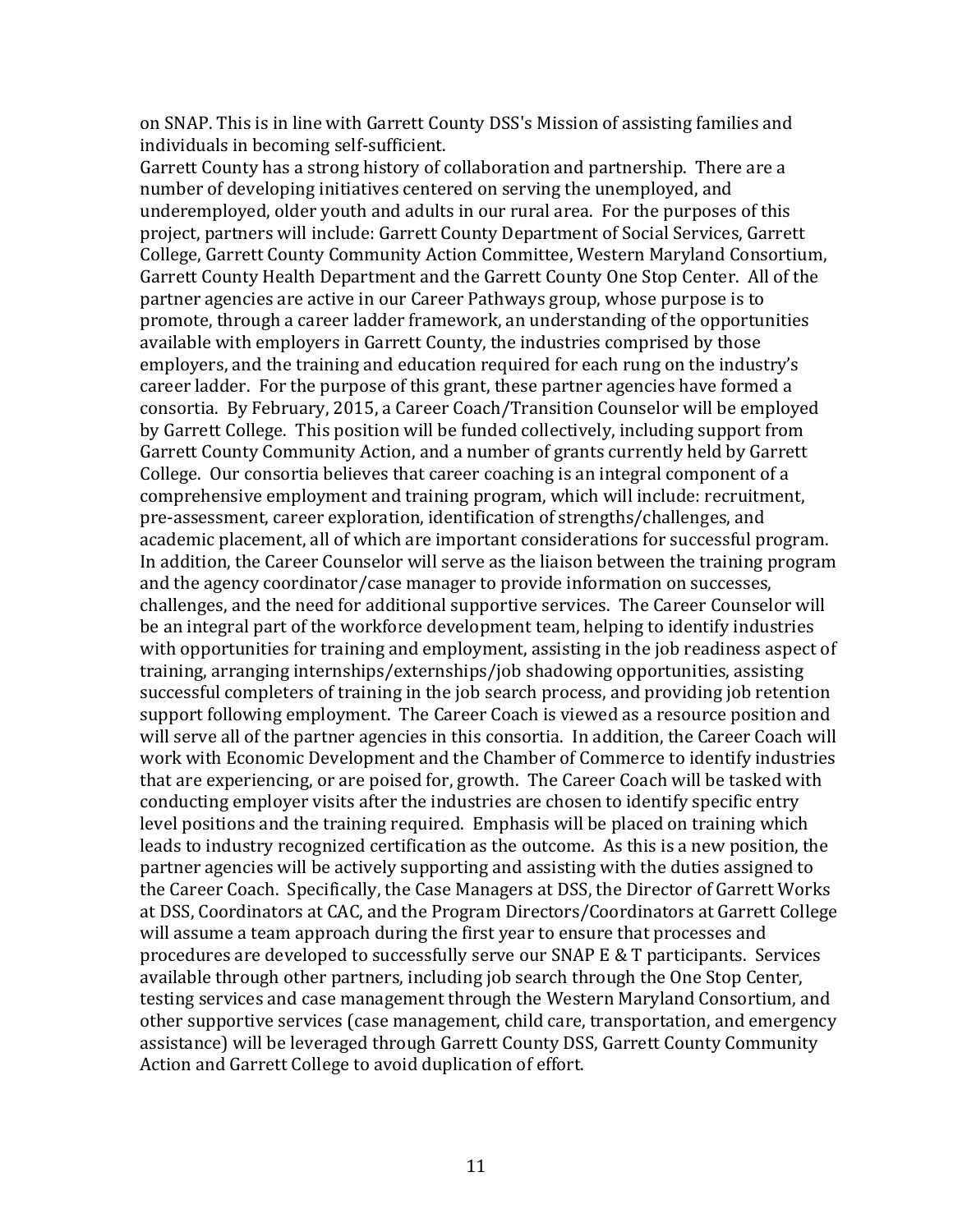This program will leverage current ongoing or emerging opportunities. An example of this is the TAACCT grant (a DOL funded grant recently awarded to a consortia of MD Community Colleges with an emphasis on Cyber Technology. Three local employers endorsed the grant proposal: Garrett County Memorial Hospital (Health), GCC Technologies (Government Contractor), and Garrett Container Systems (Specialized Manufacturing). This grant will allow Garrett College to provide short-term noncredit certifications in Help Desk, Health Information Technology, and Network Security over a three-year period. Further, GCCAC is currently working with the Casey Foundation and the Aspen Institute on a 2G (Two Generation) initiative, seeking to improve the self-sufficiency of families by providing training to the parents of Head Start children. The initiative focuses on increasing economic security of adult parents/guardians through bundling of services and linkage to employment and career advancement while simultaneously providing high quality early child development services to low income families with young children. Of the 290 families participating in this two generation effort, 213 households are receiving SNAP benefits. In our County, there is duplication and overlap of clients among the partner agencies, which will be beneficial in providing both case management and supportive services as they navigate through training and enter employment. Each of these initiatives will strengthen the overall opportunities in Garrett County, and the SNAP E & T program is an important aspect of building the supportive framework.

Garrett College will serve as the fiscal agent for this program. Garrett College has a proven track record in successfully receiving, implementing, and monitoring local, state, and federal grants. A cost center will be established within the Continuing Education and Workforce Development budget to efficiently track and monitor expenditures, allowing for effective reporting. The WORKS customer tracking system provided by the Department of Human Resources will be the primary tool our program will use for data collection. DSS has an excellent WORKS Data Manager who will train, and serve as a mentor, to the program's Data Manager, who will be located at the college. This Data Manager will learn to use WORKS. WORKS is designed so partners can access and use the system.

#### III. Assessment Strategies and Responsibilities

Initial assessment of SNAP E & T participants will entail a career assessment, if career goals are not clear, to be conducted by the Career Coach. If the participant does not have a high school diploma or GED, s/he will be referred to Adult Basic Education. Participants will then complete program specific assessments, as required:

Program **Assessment** Adult Basic Education **CASAS** Welding, other "hands-on" programs TABE (in cooperation with WMC) Certified Nursing Assistant WRAT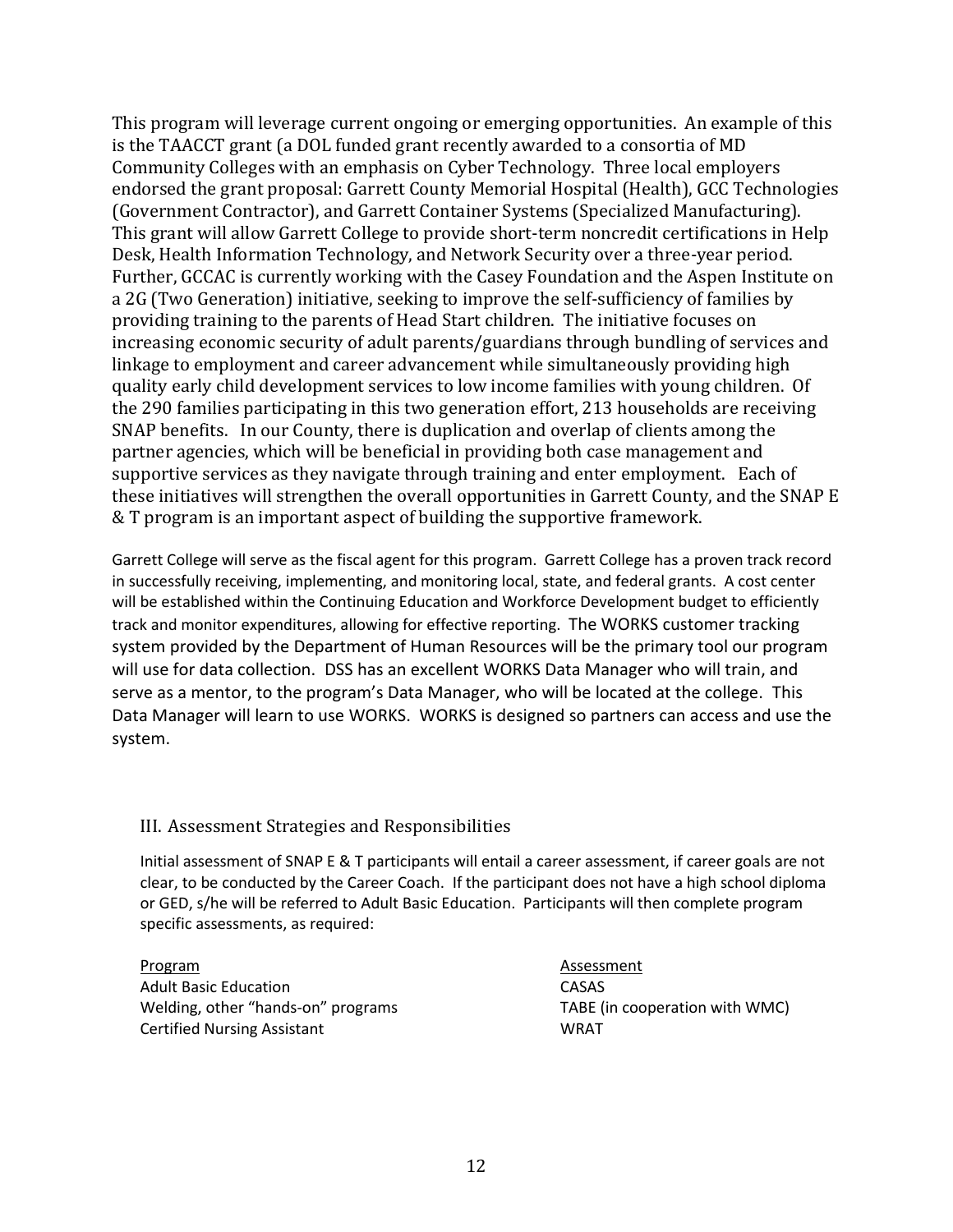After participants have successfully completed the appropriate assessment (s), they will register for the course(s) of interest. During this process, the Program Director/Coordinator, Career Coach, and Case Manager from the partnering agency will work together to address any perceived barriers for the participant, including transportation, child care, and others as they are identified.

#### IV. Referral, Recruitment and Intake Processes

DSS Caseworkers will screen their non-public assistance caseloads, looking for unemployed or underemployed candidates who would like participate in the program. Partner agencies will employ a presumptive eligibility approach, linking potential SNAP E & T participants to DSS for eligibility screening. In Garrett, caseworkers know most of their customers well. At application, or during reconsideration, the caseworker will assess the customer and determine if participate on is appropriate. The caseworker will then refer them to the Career Coach for intake. This will serve as the primary recruitment strategy.

In addition, a team, comprised of representatives from Garrett College, DSS, Community Action, and the Western Maryland Consortium, will work together to create a marketing strategy for local SNAP recipients. This strategy will include printed materials, open house sessions at each partnering agency, as well as the development of a staff inservice for case managers at each agency. This will provide consistency in the sharing of information about the program, eligibility, funding, and supportive services. Case managers from partner agencies will educate clients on the SNAP E & T program and refer them to them to their DSS Case Manager for SNAP eligibility screening. In addition, those who are uncertain of their career goal will be encouraged to participate in a Career Awareness Workshop. The Career Awareness Worship utilizes an interests/skills inventory to assist individuals with identifying career goals. In addition, the workshop includes presentations by local employers representing industries in our county/region to describe employer expectations, educational requirements, etc.

The Workforce Development programs currently offered by Garrett College are designed to meet the needs of local, and regional employers. Each program culminates in a nationally recognized certification/credential, or, one which has been developed locally to meet a specific need. Current workforce programs include: Commercial Driver's License (Class A and Class B), Certified Nursing Assistant, Phlebotomy Technician, Veterinary Assistant, Medical Coding & billing, Certified Apartment/Building Maintenance Technician (CAMT), Machining, Welding, Construction Technology, Child Care, office Skills, Emergency Medical Technician, Paramedic. In addition to traditional employment opportunities, entrepreneurship will also be an option for participants. Garrett College has a business incubator on campus which is intended encourage and support economic development through entrepreneurial efforts. Through formal training, coaching and mentoring, qualified individuals will be poised to become entrepreneurs in Garrett County. Most our programs are less than one year in duration, and do not follow a traditional semester start date. Garrett College Program Directors/Coordinators will work collaboratively with partner case managers to provide schedules of upcoming training events. When a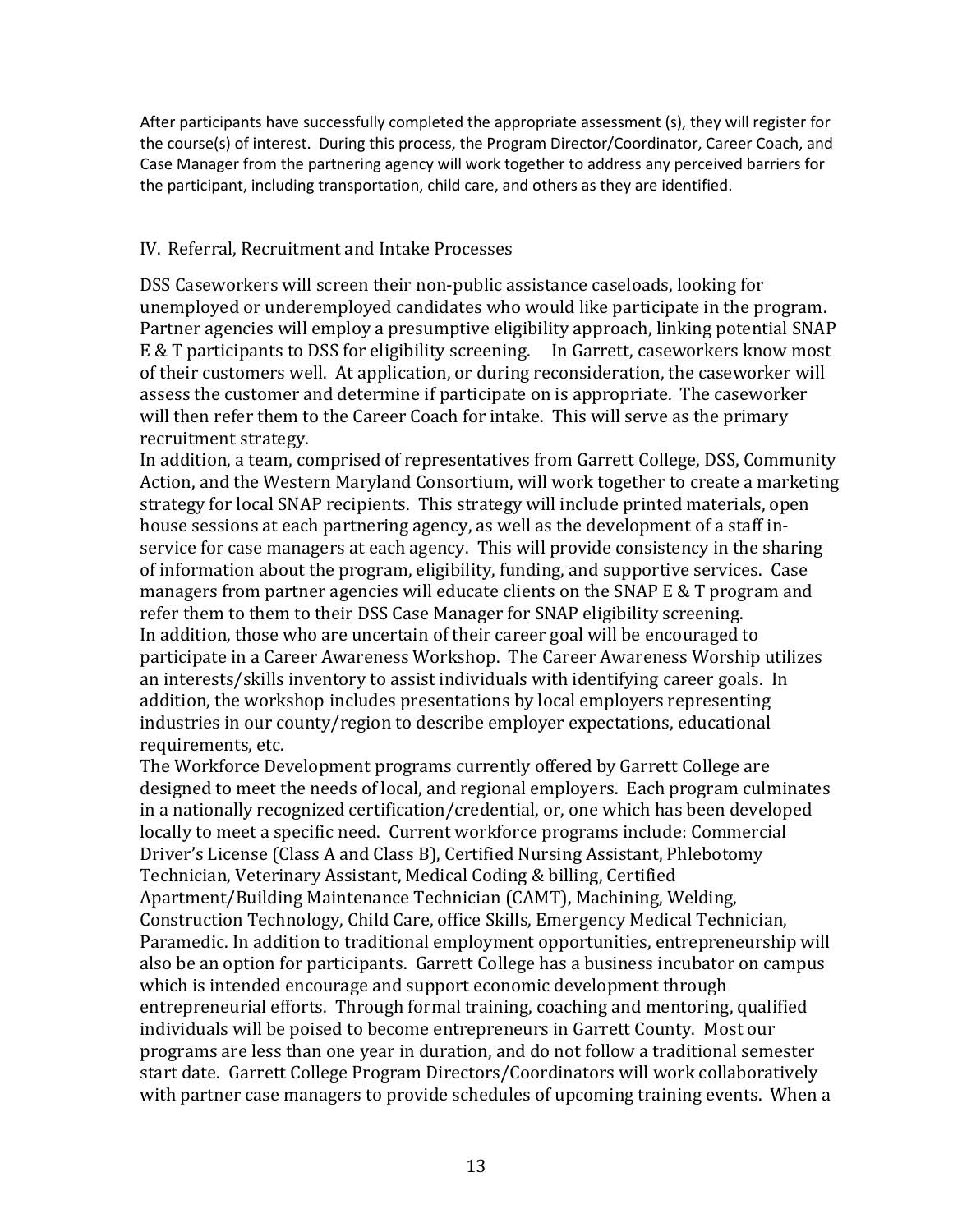SNAP recipient expresses interest in a training program, and has been verified as eligible through DSS, the case manager will make a referral to the appropriate Garrett College Program Director/Coordinator. The intake process varies among programs; potential students will receive supportive services from the Program Director/Coordinator and the Career Coach throughout the intake, assessment, and registration process as appropriate.

During the course of the training program, the Career Coach will remain in communication with the Case Manager (s), the Program Director/Coordinator, and the Program Instructor(s) to monitor student progress and success. Any issues or barriers that are identified will be addressed by the support team with appropriate supportive services. The Career Coach will also work with the DSS Case Managers to verify ongoing SNAP eligibility for students enrolled in programs lasting longer than one month.

#### V. Program outputs and outcomes

Number of customers to be served:

As the program period will span two fiscal years, outcomes will be expressed as Year One and Year Two.

#### Year One

During the (abbreviated) Year One, twenty-five (25) customers will be assessed initially and referred by DSS case managers to the Career Coach; of these, we anticipate 7 will follow through with a more in- depth assessment conducted by the Career Coach. We anticipate that 13 of the 25 will be enrolled in the program. Of these 13, nine should complete the program as a result of enrollment prior to September 30th.

#### Year Two

During Year Two, seventy-five (75) customers will be assessed initially and referred by DSS case managers to the Career coach; of these, we anticipate 19 will follow through with a more in-depth assessment conducted by the Career Coach. We anticipate that 37 of the 75 will be enrolled in the program. Of these, 21 should complete the program. Career Coach, Case Manager(s) and Program Directors/Coordinators will consult monthly to confirm continued eligibility for those enrolled in training programs lasting longer than one month.

Of these 30 (totals from Year 1 + Year 2) who stay successfully with the program, we anticipate 20 will eventually (some will stay with the program for several years, depending on their course of study) earn credentials.

We anticipate a total of 25 of the 50 participants (Year 1 + Year 2) who are enrolled will find employment, either initial employment, or a new job (perhaps with the same employer) at a higher salary. Of these, we forecast 5 of these will increase their earnings to the point that their income will put them overscale for SNAP.

# VI. Retention Strategy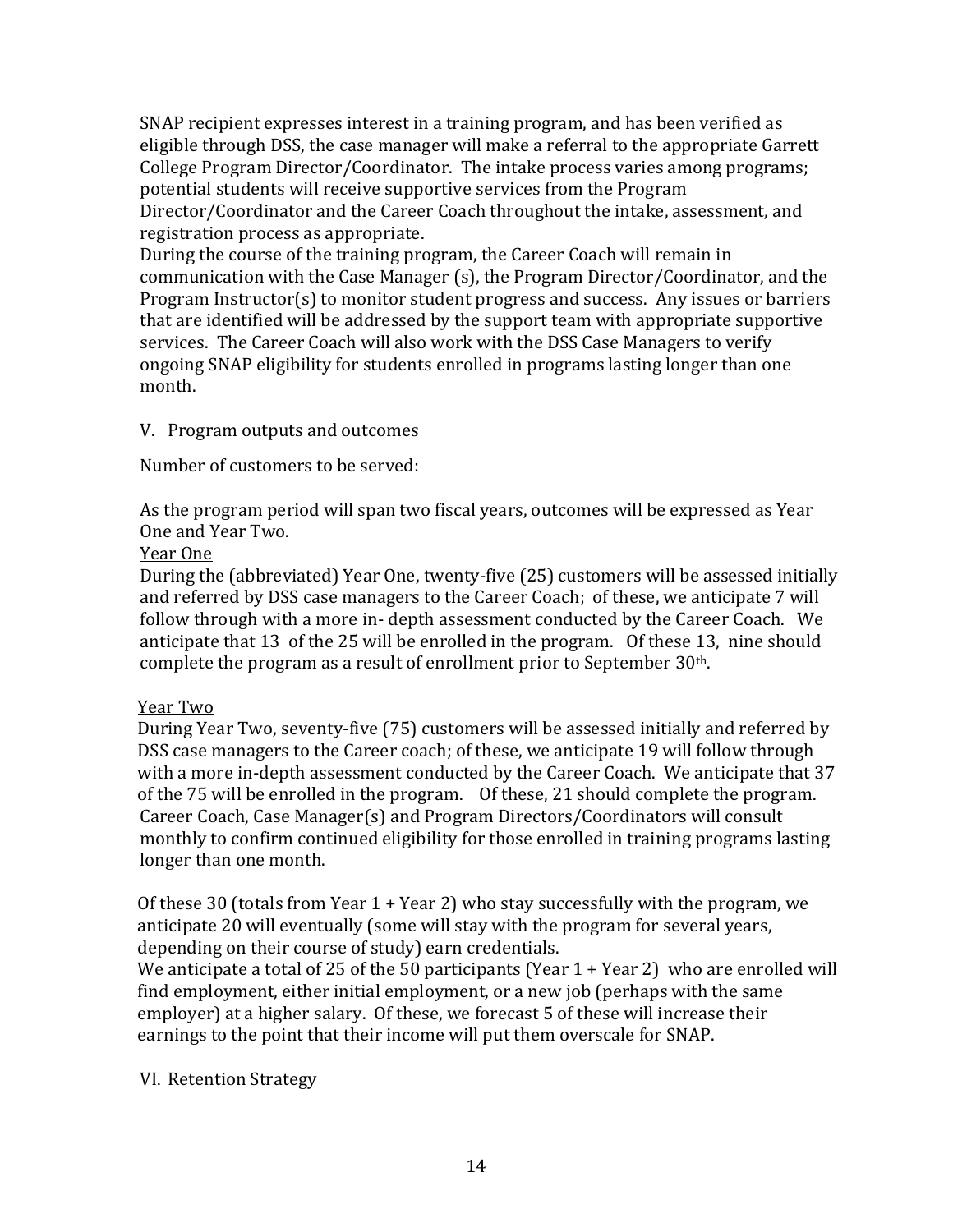As many SNAP recipients currently receive supportive services from partnering agencies, follow up and monitoring of participant progress will be possible through the establishment of a Memorandum of Understanding, which will include data sharing.

The Career Coach will provide ongoing support and follow-up at the one month, three month, six month and one year marks following completion of a training program.

The program participants will have contact information for the Career Coach and will be encouraged to contact them immediately if any issue arises concerning training or employment. The Career Coach will check in with customers as needed, but no less than at one month, three month, six month and one year marks after they complete their program. We have found that good communication between program staff and the customer, which includes building a good, working rapport, is essential to participant success. Little problems, if not addressed, can soon add up to insurmountable barriers and failure. The Career Coach and partner case managers will stand ready and will access all resources in the county, both in program and out, to enable the customer to stay in school/training and to then keep working. Keeping self-sufficiency for SNAP recipients as the most important performance indicator for our program will keep everyone focused on success. This is a proven strategy that has worked for partner agencies in the past.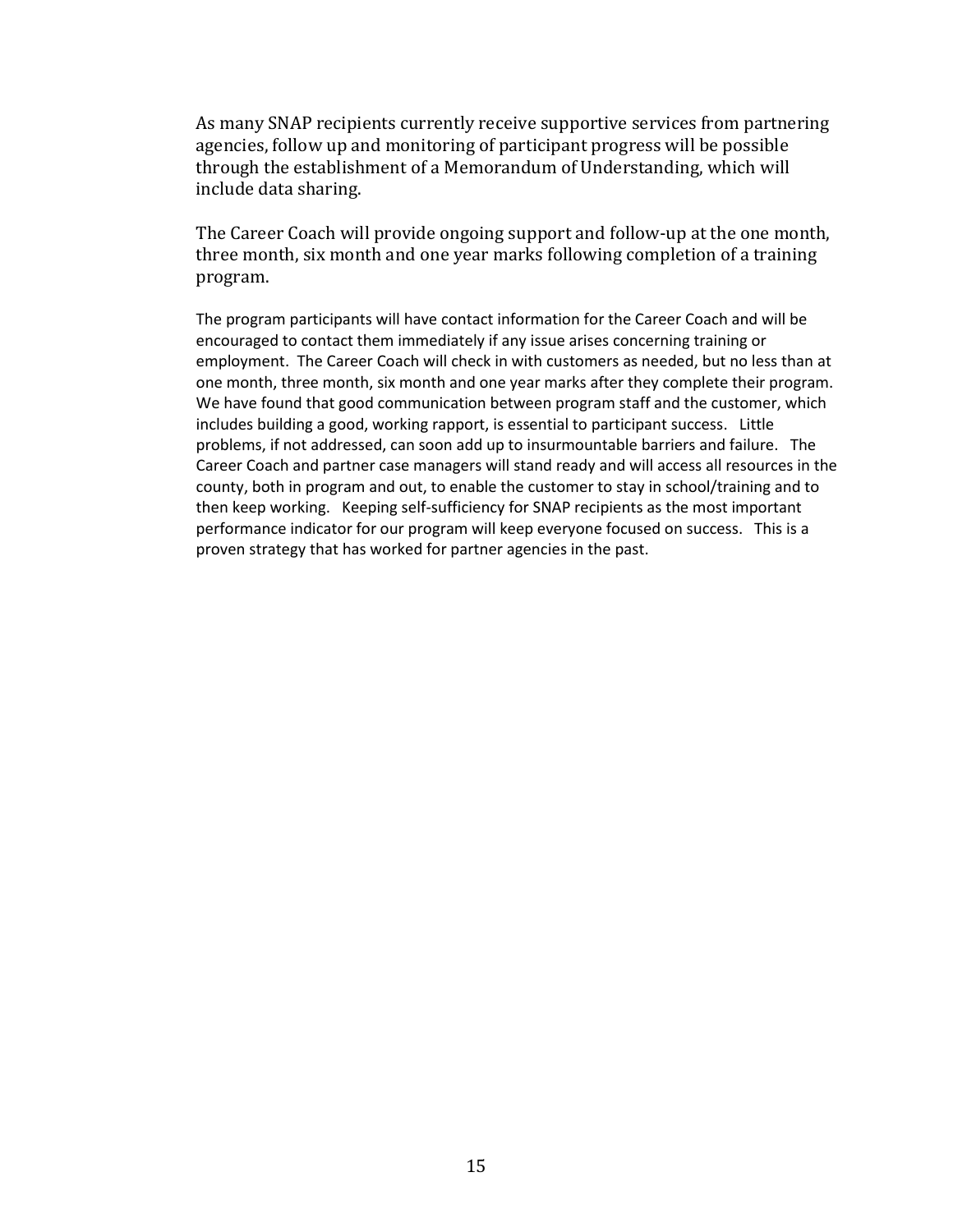#### **International Rescue Committee SNAP E&T Proposal**

**Describe your target population**: The International Rescue Committee (IRC) seeks SNAP Employment and Training (SNAP E&T) funds to serve 120 refugees and asylees who are on SNAP and live in Montgomery and Prince George's Counties. Refugees and asylees are persons who are outside their home country because they have suffered persecution on account of race, religion, nationality, political opinion, or because they are a member of a persecuted social category of persons. These men, women, and children have survived for years against incredible odds. They have endured deplorable living conditions in refugee camps and suffered hunger and disease. Some are victims of sexual violence which has been used a weapon of war in places such as the Democratic of Congo. It is worth noting that many of the refugees that IRC serves have lived through multiple displacements before finally making it to the United States. Many refugees do not speak English and depending on how long they have been in refugee camps, many have education levels lower than 12th grade. Although asylees have been in the United States for varying durations before they come in contact with the IRC, like refugees, they are often unfamiliar with U.S. work culture and hiring practices. Asylees also have varying levels of education ranging from none to postgraduate. Some asylees have also worked in their countries of origin. The challenge for asylees and refugees who have employment background is that degrees and work experience are not always transferable into the U.S. job market. Foreign degrees are often not recognized by U.S institutions and local businesses are either unable or unwilling to verify past overseas employment.

SNAP E&T will be offered to individuals and families who are underemployed or unemployed. These may also include households in which only one parent is working but two wages are needed in order to render the family economically self-sufficient. The primary purpose of the program will be to raise participant income through employment and to alleviate reliance on public assistance, including SNAP.

**Describe program activities:** IRC recognizes the challenges that refugees and asylees face when attempting to enter the U.S. workforce. Our unique workforce development approach combines employment training, one-on-one job development services and case management to help the target population become self-sufficient. IRC's Economic Empowerment Program (EEP) will offer an array of more than a dozen Job Readiness Trainings, ranging from introductory job search and interview trainings to industry and business specific trainings, created in partnership with local area employers.

Where an individual is working but within the SNAP income limit, the IRC's EEP will provide job upgrade services to help increase hours and/or wage by focusing on further developing the skills learned in the current job and by working with the current employer or one of more than 100 EEP business partners to place that client in a "job upgrade". In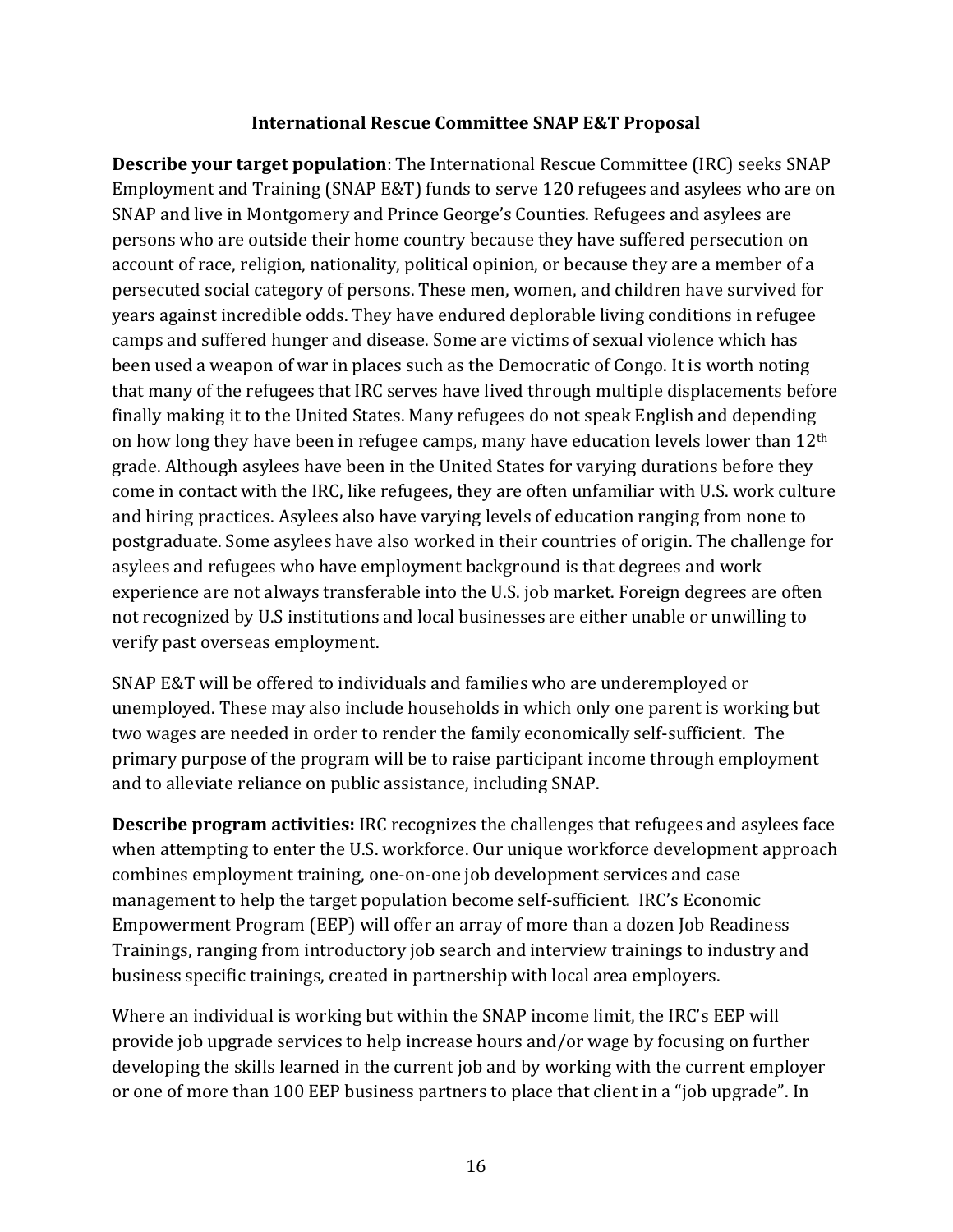FY14, the IRC placed 114 clients in  $2<sup>nd</sup>$  jobs – representing either an upgrade or supplemental income.

Where an individual is *not* working, SNAP E&T Program will work with the client to identify the barriers to employment and to provide career counseling, planning and skill development. In conjunction with efforts to remove "employment" barriers, the IRC will provide case management services to remove barriers including lock of or low English proficiency, lack of childcare and health issue. Finally, both case management and employment services will focus on removing cultural barriers through orienting clients to American cultural workplace norms; helping participants to set realistic expectations about the job market and to develop corresponding skills necessary to succeed in the American job search.

# **Proposed program outputs and outcomes:**

IRC will measure program outputs as an indication of progress toward achieving economic self-sufficiency; however, more emphasis will be placed on outcomes in order to measure the true impact of SNAP E&T program and to ultimately reach the goal of alleviating pressures on food stamp benefits and other public assistance programs

# **Outputs**

- IRC will assist 90% of participants not already enrolled in (or fluent) with enrollment in English classes
- IRC will create a career development plan with 100% of participants
- IRC will enroll 90% of employable adult participants in at least one of its Job Readiness Classes
- IRC will assist 90% of employable adult participants to create or update their resumes
- IRC will assist 90% of employable adult participants with job applications and interviewing

# **Outcomes**

- 50% of employable adults will secure employment or obtain a job upgrade or second, supplemental income within 8 months of enrolling in the program
- 70% of employable adults will secure employment or obtain a job upgrade or second, supplemental income within 12 months of enrolling in the program
- 70% households served will realize decreased or suspension of SNAP benefits due to increased income within 12 months, and 50% within 6 months.